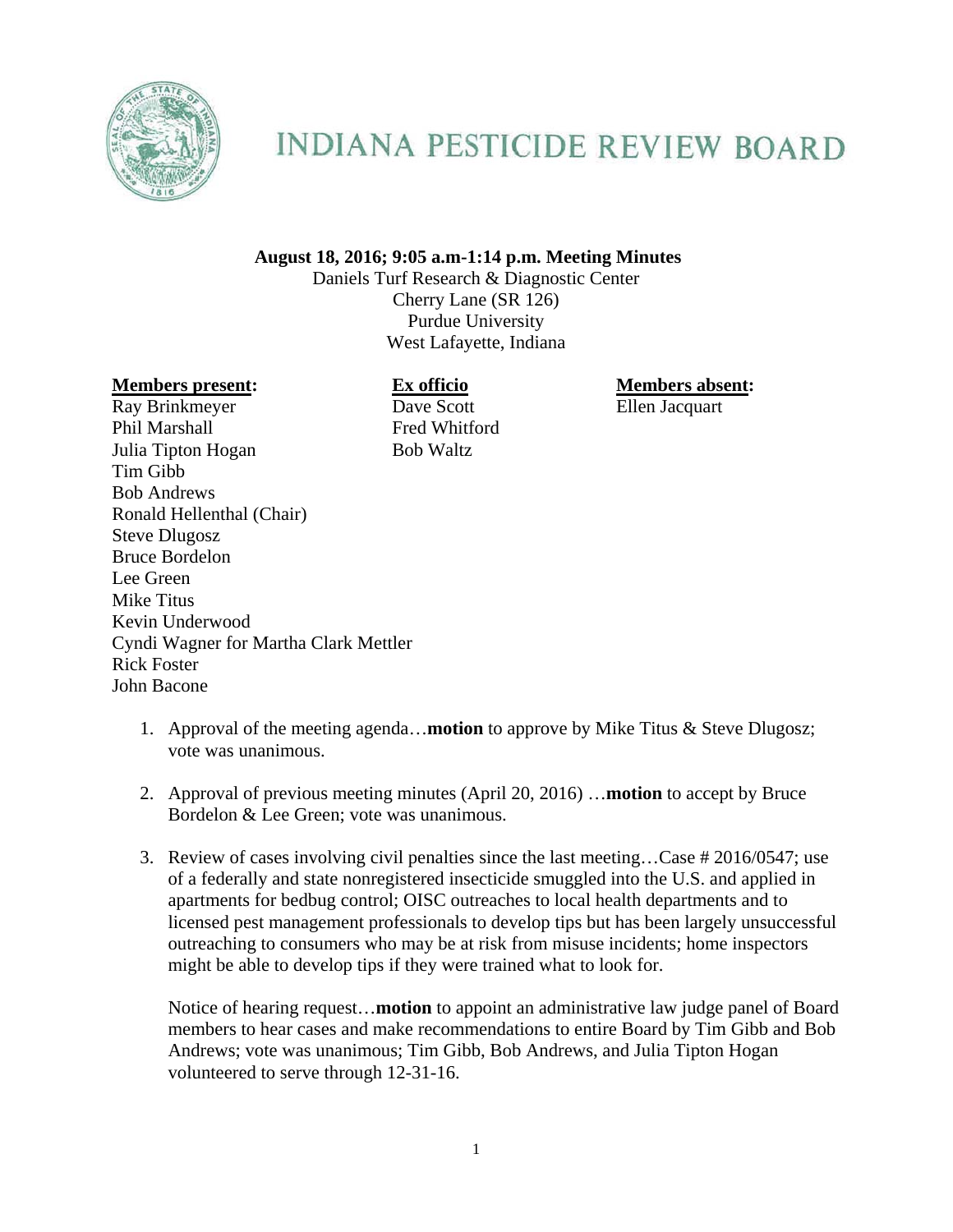- 4. Zika Virus update…Lee Green of Indiana State Department of Health advised that PPP & OISC provided extra Category 8 training & exam for about 40 local health department officials; no local transmission of Zika, travel related only; transmitting mosquitos are day time biters and have a small travel radius; move to day time adulticiding for some parts of country?; low risk of Zika in Indiana, but perception of risk has increased commercial capitalization of mosquito control products and services; concern about mosquito control services claiming permanent or long term control on residential properties (MosquitoSquad.net ?); March of Dimes now recommending pregnant women be tested for Zika.
- 5. Review and discussion of draft Pollinator Protection Plan  $(P^3)$  for Indiana
	- a. Clear Choices Clean Water (CCCW)…Scott Minor made a presentation; this new PPP funded pollinator link as a social marketing, social indicator, knowledge providing site that can help identify barriers to adopting P3 supportive activities; making a pledge recognizes you on the pin map; still need to identify what all pledges for P3 will be; can geo-locate pledges; already conducting a survey with incentives for participation.
	- b. Purdue University Bee Garden …Mindy Appold made a presentation; circulated sig-up sheet for those interested in Bee Farm activities; use native plantings in landscape design education; not just flowers, varying temporal bloomers; phase I of project Spring 2017; will it bring in native pollinators in addition to honey bees?; will there be hive pollen analysis to determine which plants are being foraged?; PPP contributed \$10,000 to project from product registration fees earmarked for pesticide education; good for Master Gardeners, CES, educators, researchers. IPRB to tour site at future meeting.
	- c. Status of BMP development…target for each is 4 pages; lawn and landscape, fruit and vegetable, pesticide applicator, agronomic crops BMPs all at printer now; available on-line too; next in que is pollinator gardener BMP; PPP master publication focusing on pollinator biology and EPA pesticide registration requirements is still in progress.
	- d. Native pollinator BMP work group report…focus will be native IN plantings attractive to native IN pollinators; projected to be 6-8 pages; PPP offered to edit and develop in the style of other BMPs in the P3 series.
- 6. Status of EPA decision to approve dicamba for use on genetically-modified crops… Tom Schmidt was present to answer IPRB questions; why was seed made available when herbicide to use on tolerant crop was not? Miscalculation by Monsanto; stewardship effort up to this point has been disappointing; new trend in seed production is stacking traits tolerant to many different herbicide active ingredients; no projected date for EPA decision on new dicamba registration; what should OISC do if EPA approves and we get an application for state registration?; hesitant to block new technology; use as a pre-plant burndown with restricted planting date would be huge benefit for growers; some commercial applicators are developing policies on customer requests to apply new dicamba uses; CES can help with education to users; **motion** by Steve Dlugosz and Tm Gibb to convene an IPRB work group to identify a regulatory strategy to address potential dicamba use since seed technology is already present; vote was unanimous; Dlugosz, Titus, Underwood, Brinkmeyer, Bordelon, Whitford, and Becovitz were identified for work group.